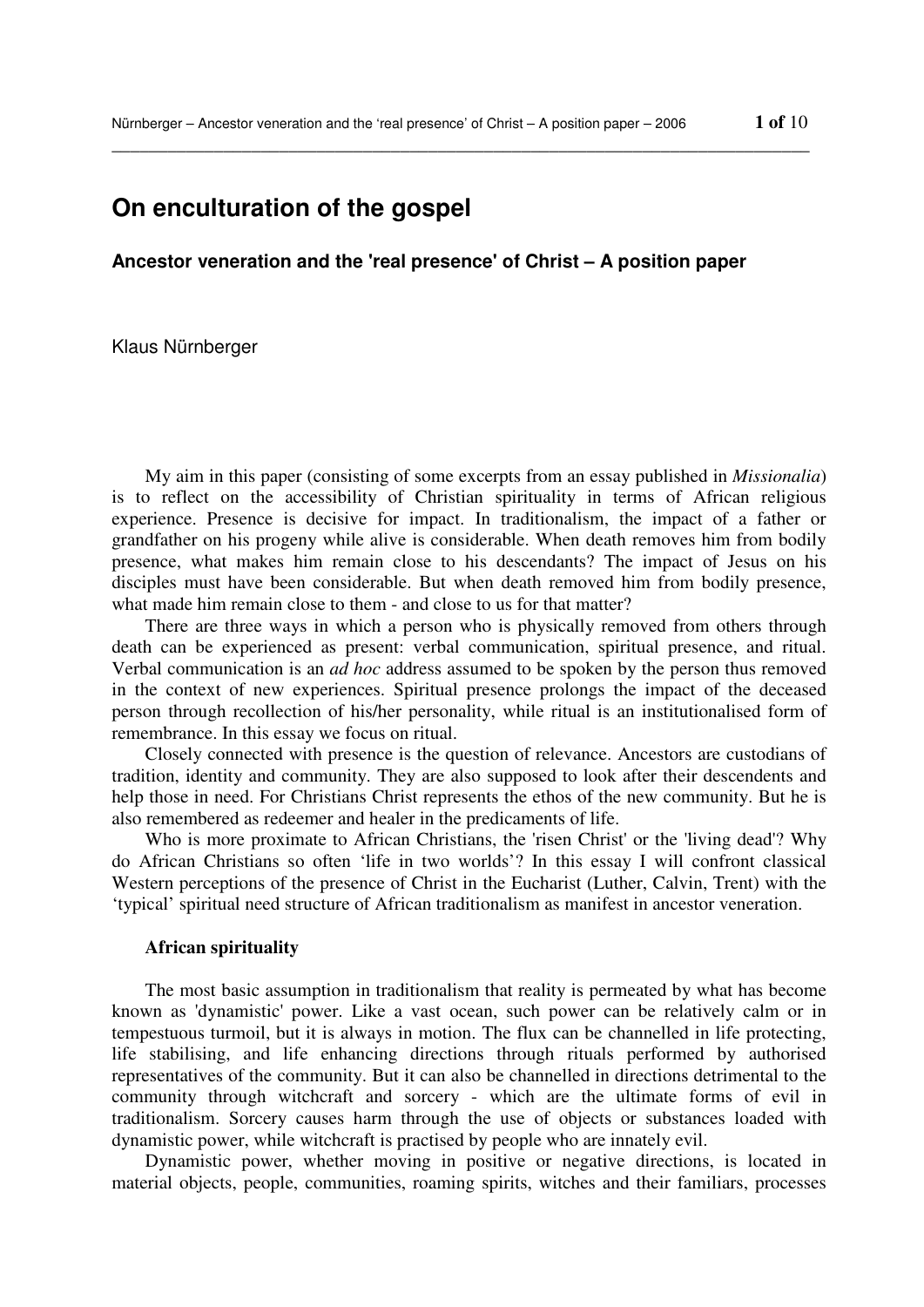and rituals. Socially the most important conglomeration of dynamistic power is the life force of the extended family. It is passed on along the male (or in some cases the female) lineage from grandfather to father, to son, to grandson. This 'life force' encompasses fertility, biological vitality, social structure, status and role allocations, spiritual assumptions, and moral patterns of behaviour. Life, in its entirety, is inherited from, and owed to, one's respective parents, who have had their own parents and who are all embedded in the extended family.

\_\_\_\_\_\_\_\_\_\_\_\_\_\_\_\_\_\_\_\_\_\_\_\_\_\_\_\_\_\_\_\_\_\_\_\_\_\_\_\_\_\_\_\_\_\_\_\_\_\_\_\_\_\_\_\_\_\_\_\_\_\_\_\_\_\_\_\_\_\_\_\_\_\_\_

The result is a patriarchal hierarchy. Individuals are not entitled to go beyond their particular spheres of competence in an all-inclusive social and psychological dependency structure. This structure extends beyond death to the most proximate among the deceased and from there to the wider realm of one's ancestry. Ancestor veneration is not a spiritual device to secure eternal life or to play down the horror and finality of death. Nor is the after-life a desirable goal. For the individual the inevitability of death leaves room only for the hope of being respected after death, not to be excluded from the community, not to be lost due to fading memories, not to become a homeless spirit because of neglected funeral rites.

In a traditionalist community it is taken for granted that the status of the deceased in the community must be respected. Ancestors are not venerated because they have more life than the living, but because they are entitled to their place in the family hierarchy. It is not life as such which continues beyond death, but the relationships through which life is passed on. Therefore those who have come before have to take the lead over those who have come later. That is also why, just as in life, the most proximate superiors, one's parents or grandparents, are the most significant authorities when deceased. To deny superiors authority, whether alive or dead, is a sacrilege that has grave repercussions.

Because the existence of ancestors is located in their authority, not in their vitality, it is not confined to time and space. Sacrifices are given and libations are poured out reverently at designated places and at particular times. But the ancestors are not confined to these times and places. In terms of spatial location they can be perceived to be under the earth, in the sky, in the West where the sun sets, in a domestic shrine, in animals (snakes, hyenas, lizards, black bulls, goats), in the cattle pen, in a particular plant (e.g. the *titikwane* in Northern Limpopo Province), in heaps of stones and in many other abodes.

In terms of time, they are ever present, ever to be reckoned with. But it is not their past that matters. 'Historicity' presupposes an empirical approach to reality, while traditionalism is built on the mythical foundations of present day life. They explain and legitimate the sequence of generations - which again reflects the authority structure of the community. This authority structure grows upward, as the elderly pass through the ceiling of death and the young replenish the living from the bottom of the pyramid. All such shifts happen in the present. Those who have been in authority are re-installed into that authority through rituals called 'bringing home the dead', usually after a year. Similarly, validity is determined by what has always been, or what has been for a long time.

It is in this context that the traditionalist concept of "sin" has to be seen. Sin is not an offence against God, but against the complex structure of relationships within the community. It creates an atmosphere of shame, suspicion, envy, jealousy, resentment, and hostility. It sets evil forces in motion that undermine the health and prosperity not only of the offender, but of the community as a whole. Its evil effects can only be neutralised by elaborate rituals in which the offender, the offended, the living community, and the deceased are reconciled with each other. We shall come back to that below.

Ancestors, particularly those who have most recently died, are the prime religious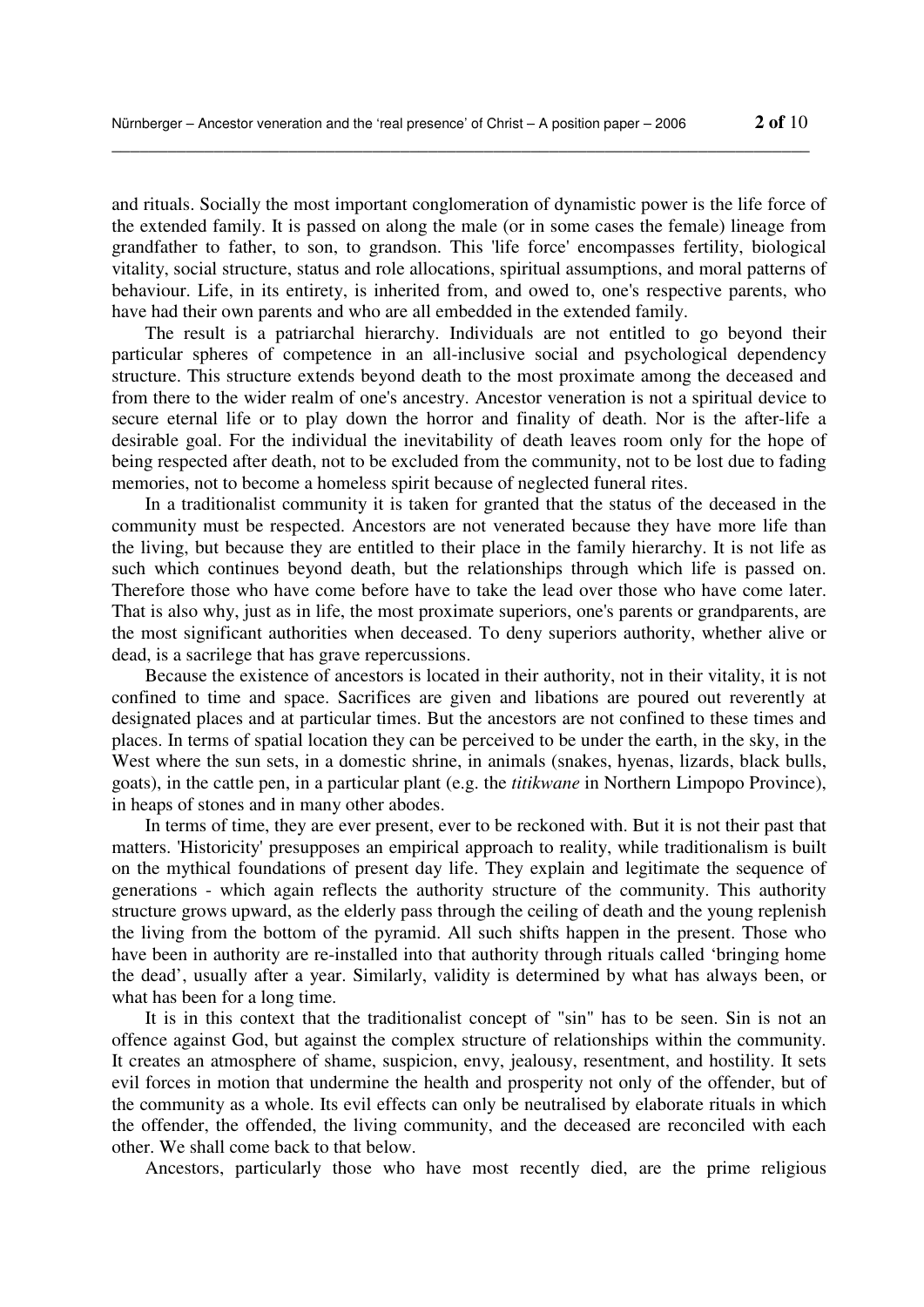counterparts of the living. They underpin the hierarchical system, legitimate positions and uphold communal traditions. They make their will known, and express their displeasure in cases of transgression, conflict, or negligence in the form of droughts, barrenness or other mishaps in the lives of their descendants.

\_\_\_\_\_\_\_\_\_\_\_\_\_\_\_\_\_\_\_\_\_\_\_\_\_\_\_\_\_\_\_\_\_\_\_\_\_\_\_\_\_\_\_\_\_\_\_\_\_\_\_\_\_\_\_\_\_\_\_\_\_\_\_\_\_\_\_\_\_\_\_\_\_\_\_

But ancestors are neither absolute nor omnipotent. In the first place, there are other spiritual forces around. In the second place, all spirits are part of a greater power structure that culminates in the Supreme Being. This higher canopy of power is not normally accessible to the living. Although the Supreme Being is usually mythologised and personified, 'it' is not necessarily experienced as a person. In many traditional religions the Supreme Being has no shrines, no priesthood, does not speak, makes no demands, accepts no sacrifices, does not respond to appeals and can thus hardly be understood as a person.

The fact that the Supreme Being is usually perceived to be high up in the sky is due to its inaccessibility. However, in life the power of the Supreme Being is neither absent nor remote. In fact, it is closer than one's skin. But one cannot approach it, nor make sense of it. It has a light, positive side, as well as a dark, negative side to it. It may be the personification of all truthfulness and purity, but it can also be the impenetrable source of fateful events that cannot be attributed to the wrath of ancestors or sorcery.

It is precisely this inaccessibility of the larger canopy of power that makes people relate to the authorities they know, that is, those who have been their immediate superiors when they were alive. Because ancestors are part of a larger hierarchy of power, it is natural that they are often perceived to be mediators between the living and the larger power structure epitomised by the Supreme Being. But this is a mythological expression of an existentially significant assumption. It signifies that superiors have greater access to the overall pool of dynamistic power than the living.

Areas of experienced reality which lie outside communal and ancestral insight and control become the sphere of fear, taboo and magic manipulation. The Western concept of 'fate' too is frequently connected with what 'enlightened' Westerners consider superstitions within their own ranks: astrology, reading of hands, magic, spiritist practices, and the like.

To sum up, the relation between the living and the ancestors displays two overriding characteristics: authority and presence. Authority provides meaning, values and norms, acceptability, and the legitimacy of roles and statuses. Authority is existentially present. There is no distance between the deceased and the living in terms of space, time, or power. Ancestors no longer possess a recognisable physical presence and that, as a result, communication with them is indirect - through dreams, divination, omens, whirlwinds, hail, comets, animals such as snakes, and so on.

## **The liberating impact of the gospel**

African traditional religion has been impacted profoundly by the proclamation of the gospel. But in most cases, this impact has been partial and incomplete. That many African Christians live in 'two worlds' has often been observed and lamented. The Christ they came to know does not seem to cover their most pressing spiritual needs. The gospel and the sacraments, as proclaimed by the missionaries, convey the "forgiveness of sins". Sin is understood in terms of the relationship between a solitary soul and a solitary God. That just won't make sense in a communal society. Compared with its Christian counterpart, African traditionalism offers a much more comprehensive, socially oriented, and complex analysis of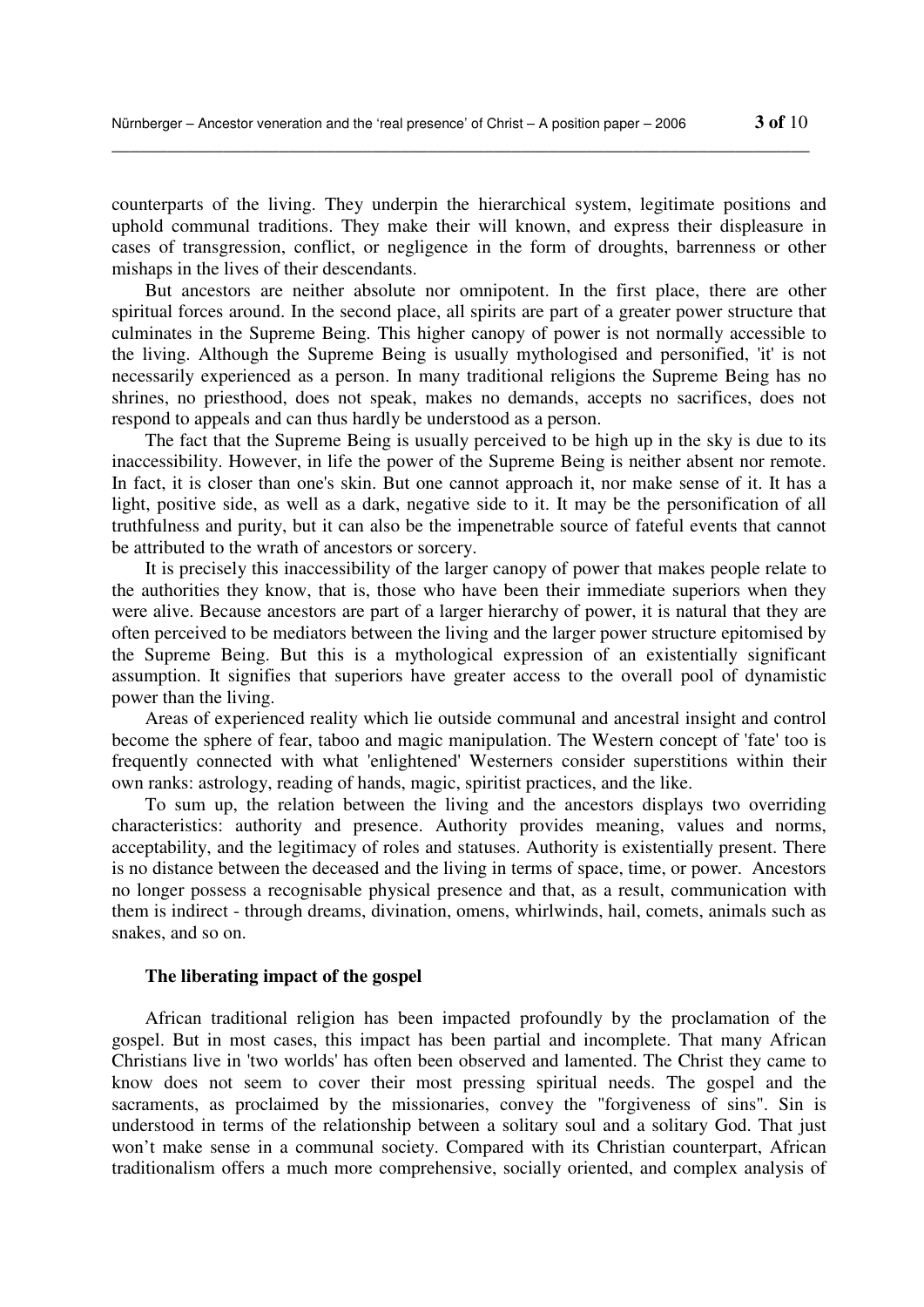sin and evil.

Whether conveyed through the gospel or the sacrament, an abstract "forgiveness of sins" will hardly make a difference in terms of African spiritual agonies, whether traditionalist or Christian. These agonies include the 'pursuing evil' set in motion by ill-feeling against others or a delinquent act. They also include the suspicions of witchcraft that permeate and poison relationships in many communities. Fear of sorcery and witchcraft, probably the most frightening forms of spiritual enslavement, goes along with guilt, envy, suspicion, accusations, secrecy, hatred, labelling, ostracism, outcasting, ritual killing, torture and death. Sterility can be seen as an indication that a woman is a witch). Accusations of witchcraft can be used against a personal enemy, or an unwanted elderly, or by the younger generation to neutralise the power of their elders and make room for innovation.

\_\_\_\_\_\_\_\_\_\_\_\_\_\_\_\_\_\_\_\_\_\_\_\_\_\_\_\_\_\_\_\_\_\_\_\_\_\_\_\_\_\_\_\_\_\_\_\_\_\_\_\_\_\_\_\_\_\_\_\_\_\_\_\_\_\_\_\_\_\_\_\_\_\_\_

To be liberated from uncanny, enslaving, or detrimental powers, Christ must be perceived to be Lord over the spiritual forces that determine the lives of people, whether ancestors, sorcery and witchcraft, homeless spirits, even the inscrutability of the Supreme Being. If God is in control, and if God is unconditionally for us, not against us, as he has shown himself to be in Christ, there is nothing to fear in all creation (Rom 8:31-39). It is God's power of acceptance, forgiveness, and transforming love that subverts and overcomes the power of such forces.

In short: a Christ who is not relevant, is not present; a Christ who is not relevant is not present. Wherever there is a gap between Christ and the community, it will be filled with more proximate powers. That seems to be why African Christians tend to 'live in two worlds'. However, this statement must be further unpacked to make sense. And a solution must be found to the problem.

# **'Presence' in sacred substances: the Catholic approach**

There can be various forms of presence. One is the proclaimed Word of God, which is the classical Protestant approach. Another is Spirit possession, which the Reformers rejected in 16th century Europe, but which may play a legitimate role in Africa. Another is ritual presence. This is the form that this essay tries to investigate.

Catholic doctrine stipulates that, through the act of consecration by the priest (*ex opere operato*), bread and wine change into the body and blood of Christ (transsubstantiation). This approach seems to cater for presence, because Christ is deemed to be physically present in the host. But physical presence does not, in itself, cater for communication. The host does not speak and one cannot speak to the host. Luther rejected this doctrine, and all other Reformers followed suit. For them the presence of Christ was located in his Word addressed to the community of believers and the sacraments were the Word of God in an visible form.

The conflict is a prime example of conceptual confusion. During the Middle Ages the word "substance" changed its meaning from Platonism and Aristotelianism to nominalism and later to empiricism. 'Substance' means 'essence', that is, the quality of a thing that makes the thing what it is. What is this essence? It can be the idea it carries, its significance. That is the Aristotelian view. Say you have a piece of cloth with bright colours printed on it. If you use it as a scarf, it has a particular significance, namely the adornment of a person. If a government declares it the flag of the country, then its significance changes. It becomes a symbol of nationhood, but the material remains the same.

From an Aristotelian point of view it makes perfect sense to say that the 'substances' of bread and wine (= what is significant about them) change from those of food stuffs into those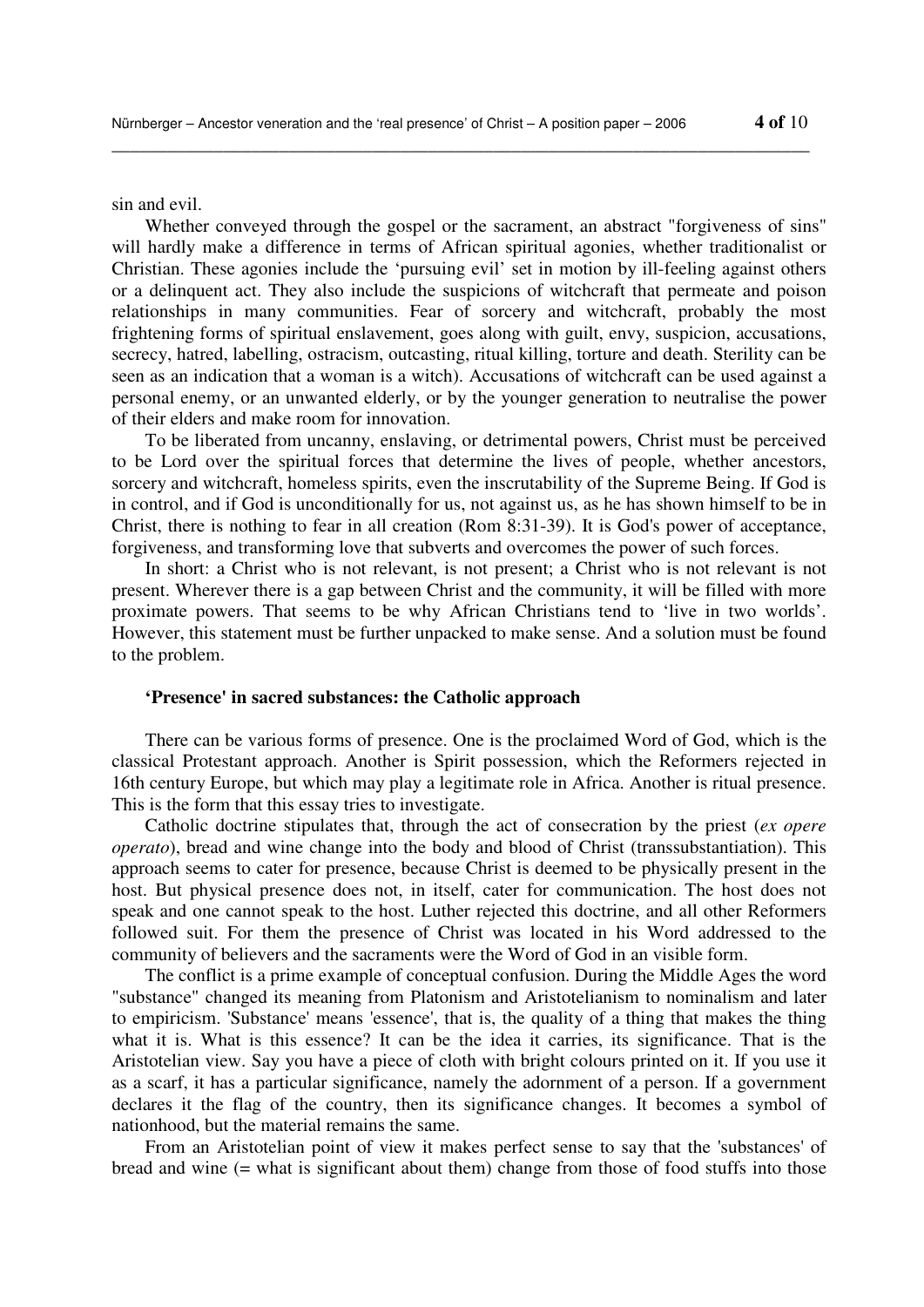of the body and blood of Christ given for us on the cross, while the 'accidents', bread and wine, remain the same. Bread and wine are 'accidents' because Christ could also have used fish and olive oil instead of bread and wine, if these had been part of the Passover celebrations. What changes is the meaning or the significance of bread and wine from food stuffs to Christ's body and blood given on the cross.

\_\_\_\_\_\_\_\_\_\_\_\_\_\_\_\_\_\_\_\_\_\_\_\_\_\_\_\_\_\_\_\_\_\_\_\_\_\_\_\_\_\_\_\_\_\_\_\_\_\_\_\_\_\_\_\_\_\_\_\_\_\_\_\_\_\_\_\_\_\_\_\_\_\_\_

For nominalism, and particularly for empiricism, in contrast, 'substance' refers to the material itself, in this case the cloth of which it is made. Thus modern science speaks of 'chemical substances' such as fertilisers or drugs. When the concept 'substance' changed from 'significance' to 'material', the doctrine of transsubstantiation had to be misunderstood. Now you have a miracle in which the matter of bread changes into the matter of the body of Christ, and a second miracle by which the bread continues to look like bread but is no longer bread.

#### **The Protestant approach**

As mentioned above, Luther rejected the idea of transsubstantiation. But again, the concept of 'substance' played its tricks. When Lutherans say that we receive the body and blood of Christ "in, with and under" bread and wine, we seem to be receiving two kinds of substance at the same time: the elements on the one hand and the body and blood of Christ on the other (consubstantiation).

For Zwingli the body of Christ had died on the cross. We cannot eat that body; we can only remember in gratitude what Christ has done for us. For Zwingli, Luther's insistence that we receive, and actually 'chew', the body of Christ in the Lord's Supper was nothing but cannibalism. For Luther this insinuation was ridiculous and he rejected it with contempt. That was certainly not his intention. Well, what was his intention?

It is clear that the phrases 'body broken for us' and 'blood spilt for us' refer to what happened on the cross of Christ. We receive an act, not a substance. You cannot have the act without the person. In the Lord's Supper, therefore, we receive not parts of the body of the earthly Christ, say his intestines or finger nails, nor some mysterious heavenly substance, but the person of Christ as he gave himself on the cross for us.

In the example of a flag, a tangible object is identified with an intangible meaning. According to Luther, the intangible meaning is God's promise of the forgiveness of our sins. Faith means that we accept this promise as trustworthy and make it our own. According to Luther, the meaning is conveyed to us primarily through the proclamation of the gospel. But by the grace of God, it is also identified with a 'sign' to make it more concrete for us.

The cross of Christ itself is such a sign. The baptismal water and the bread and wine of the Lord's Supper are secondary signs which reflect the primary sign. However, these carriers of meaning must have been identified with the meaning they carry by a person who has the authority to do so. So without the words of institution, the sacraments would be nothing but plain water, bread and wine. So the gift of the Lord's Supper is Christ himself giving himself to us here and now, as he gave himself for us on the cross.

Calvin was a critical admirer of Luther. He emphasised that the food we receive is the sacrifice of Christ on the cross. Bread and wine are the visible signs that depict the invisible food, which we receive from the sacrifice of the flesh and blood of Jesus, and which feeds the life that God has brought about through his Word. Calvin therefore rejected both the Catholic idea of transsubstantiation and the Lutheran idea of consubstantiation.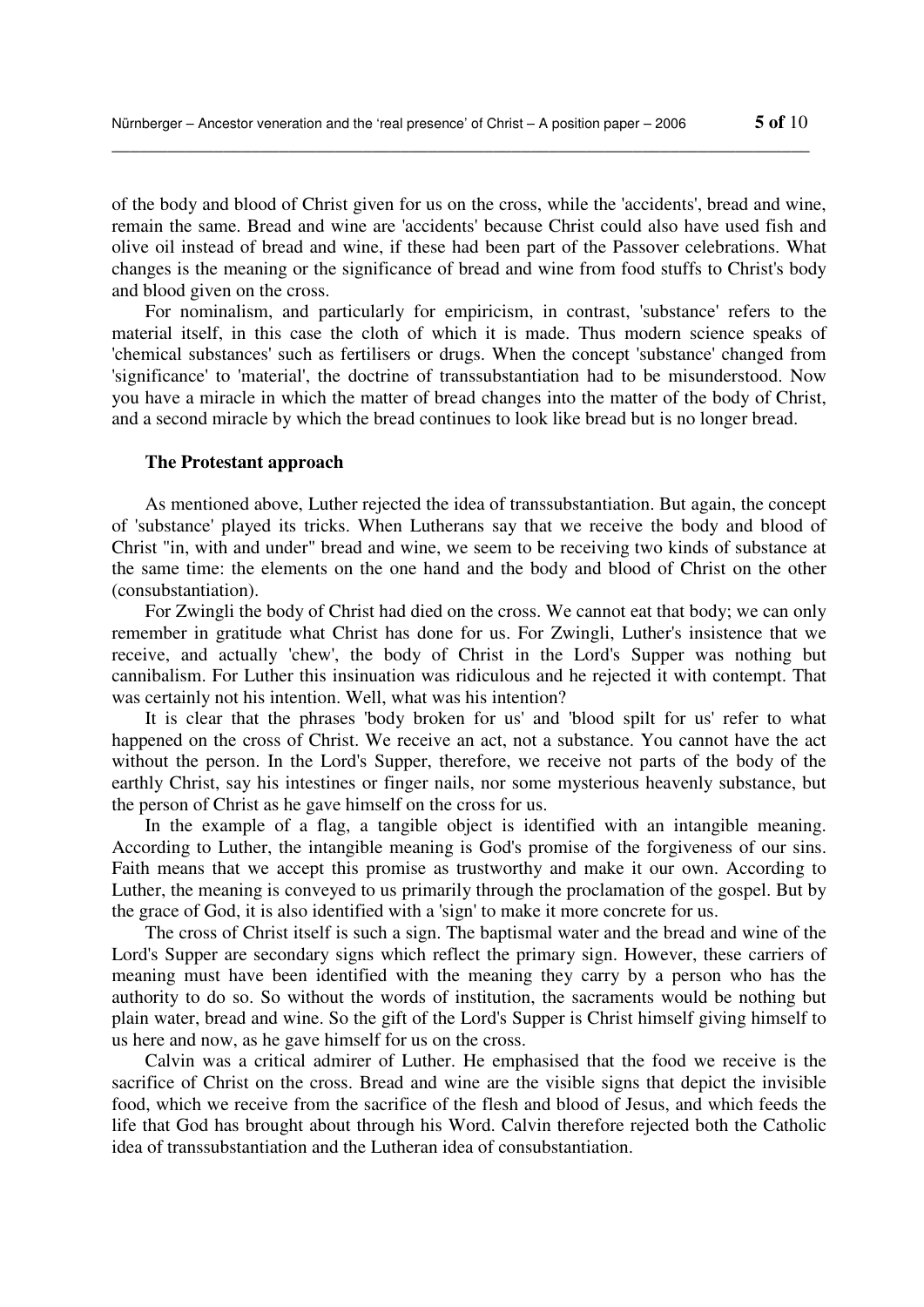### **Substances in African spirituality**

What does this debate mean in terms of African traditionalism? In Africa, significance is perceived neither in terms of eternal ideas (or universal concepts), nor in terms of matter, but either in terms of authority or in terms of dynamistic power, both of which are existentially immediate. Neither Plato, nor Aristotle, nor nominalism, nor naked empiricism make any sense to the traditionalist mind.

\_\_\_\_\_\_\_\_\_\_\_\_\_\_\_\_\_\_\_\_\_\_\_\_\_\_\_\_\_\_\_\_\_\_\_\_\_\_\_\_\_\_\_\_\_\_\_\_\_\_\_\_\_\_\_\_\_\_\_\_\_\_\_\_\_\_\_\_\_\_\_\_\_\_\_

As far as authority is concerned, traditionalists are unlikely to have a problem with the presence of Christ in the Eucharist. The body of the deceased is buried and plays no further role. What makes the presence of a living or deceased person so awe-inspiring is his/her authority. Human mediation is also no problem. The deceased make their presence felt and their will known through dreams, omens, animals, divination and so on. The identification of an intangible meaning with a tangible object, event, animal or medium is nothing strange for the African mind.

What can cause confusion, however, is the perception that bread and wine, or body and blood for that matter, are 'holy substances'. In Africa, the significance of a sacred object or a symbolic act is constituted by the fact that it is charged with dynamistic power.This can happen with either good intentions through official rituals, or with bad intentions through sorcery. If the Lord's Supper is understood in these terms, bread and wine become 'medicines', amulets, or spells.

It must be stated that the empiricist approach of modern science must also have the greatest difficulty in comprehending the Catholic doctrine of transsubstantiation and the Lutheran idea of consubstantiation. What empiricists can understand, in contrast, is the fact that an intangible meaning or significance can be identified with a tangible object or action. An engagement ring, a flag and a bank note are tangible objects that carry an intangible meaning.

## **The 'real presence' of Christ in the Eucharist**

Zwingli said that the body and blood of Christ belong to a past phase of history (when Christ was crucified) and cannot possibly be present here and now. They point to an event at another time and another place like a signboard pointing to another place like Johannesburg. With that an unbridgeable chasm opened up between Christ and the celebrating community *in terms of time*.

Catholicism, Luther, and Calvin insisted on the 'real presence' of Christ in the Lord's Supper. According to Calvin, what matters is the unification of the believer with Christ and we need an outward representation of this unfathomable internal mystery. But Christ is physically in heaven and cannot be present as such. This creates a distance between Christ and the celebrating community *in terms of space*. It is the Holy Spirit which links us up with Christ.

Luther maintained that, in terms of time and space, Christ is *present* in the Lord's Supper. He refused to admit that "this is my body" could be a metaphor. Christ identified his self-giving act on the cross with bread and wine, just as a bank note is a piece of paper identified with a monetary value. The words of institution proclaimed in the Eucharist, "this is my body" and "this is my blood", are 'performative statements' that validate this identification for the celebrating community here and now.

In both cases the rationale of this identification is that the self-giving act of Christ can be *allocated*: "If I desire forgiveness of sins, I cannot run to the cross, because there I do not find it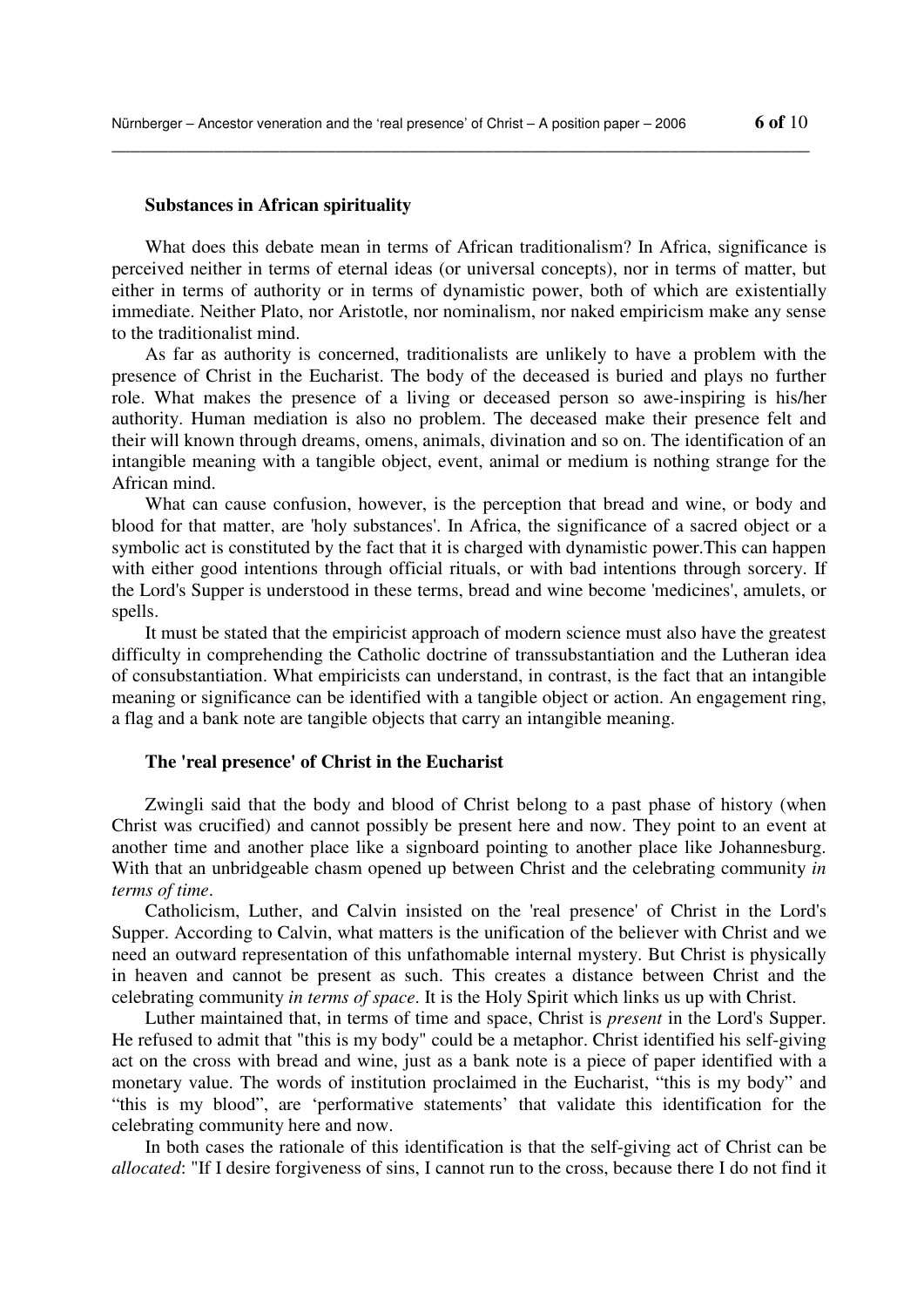allocated ... Rather I must depend on the sacrament or the gospel; it is there that I find the Word that allocates, grants, offers and gives me the forgiveness that was wrought on the cross".

\_\_\_\_\_\_\_\_\_\_\_\_\_\_\_\_\_\_\_\_\_\_\_\_\_\_\_\_\_\_\_\_\_\_\_\_\_\_\_\_\_\_\_\_\_\_\_\_\_\_\_\_\_\_\_\_\_\_\_\_\_\_\_\_\_\_\_\_\_\_\_\_\_\_\_

For Luther the 'real presence' of Christ was a matter of life and death. He experienced the 'real presence' of the devil (or the 'hidden God') in his endless temptations, afflictions, physical ailments, in the misunderstanding of his supporters and the hostility of the church and the empire of his time. And so he depended on the 'real presence' of Christ in his life here and now to release, comfort and strengthen his faith.

But this is a comprehensive concern. Rightly understood, Christ is God's healing, redeeming, restoring and empowering presence in the midst of all natural, social, and spiritual adversities, culminating in death. If we can rid the Lutheran understanding of its preoccupation with substances, we find not only the 'real presence' of Christ, but also the redemptive relevance of Christ in Luther's approach.

## **World-view assumptions**

While Calvin understood Luther's concern and rejected Zwingli's argument, he ran into a world-view problem. For him Christ rose bodily and ascended bodily into heaven. His body is, therefore, at the right hand of God in heaven – which means that Christ cannot be bodily with the celebrating community on earth. It is the Holy Spirit that performs the miracle of linking us up with the body of Christ which is in heaven.

Luther did not have this problem. God is in Christ and Christ is in God. If we have Christ, we have God; if we have God, we have Christ. For Luther God's 'right hand' was not located in an imaginary heaven; God's right hand was *the continuing creative presence of God* in all of creation. God was everywhere with his creative power, all around us, inside us and outside us, otherwise we would not survive. If Christ is with God, being God's instrument of redemption, he must likewise be everywhere. So Christ can be in the bread and wine as much as anywhere else in creation. As God is in nature as the Creator, he is in nature as the Redeemer.

Calvin could not agree. He maintained that *the finite cannot contain the infinite.* God's being must go infinitely beyond what we encounter in the human body of Jesus, which was, by necessity, limited. Luther could have argued, of course, that Christ promised to be present wherever two or three are gathered in his name (Mt 18:20), or where the disciples carry the gospel into all the world (Mat 28:18ff). He could also have argued that, according to Paul, what is sown a physical body becomes a spiritual body through resurrection and is no longer subject to earthly limitations (1 Cor 15:42-44).

Calvin was also inconsistent: if Christ's body was limited in terms of space, it would also have to be limited in terms of time (so he cannot be eternal) and in terms of power (so he cannot redeem the universe). The point to be made here is that physical presence differs from existential significance.

### **The presence of Christ in terms of African spirituality**

In African traditional religion, it is the authority of the ancestors that carries existential significance. In the Christian faith, it is the transforming power of Christ. The question is whether this transforming power of Christ ever touches ground.

In African traditionalism, the presence of the deceased is fundamental. It is also taken for granted. There is no distance between the deceased and the living in terms of time. Whether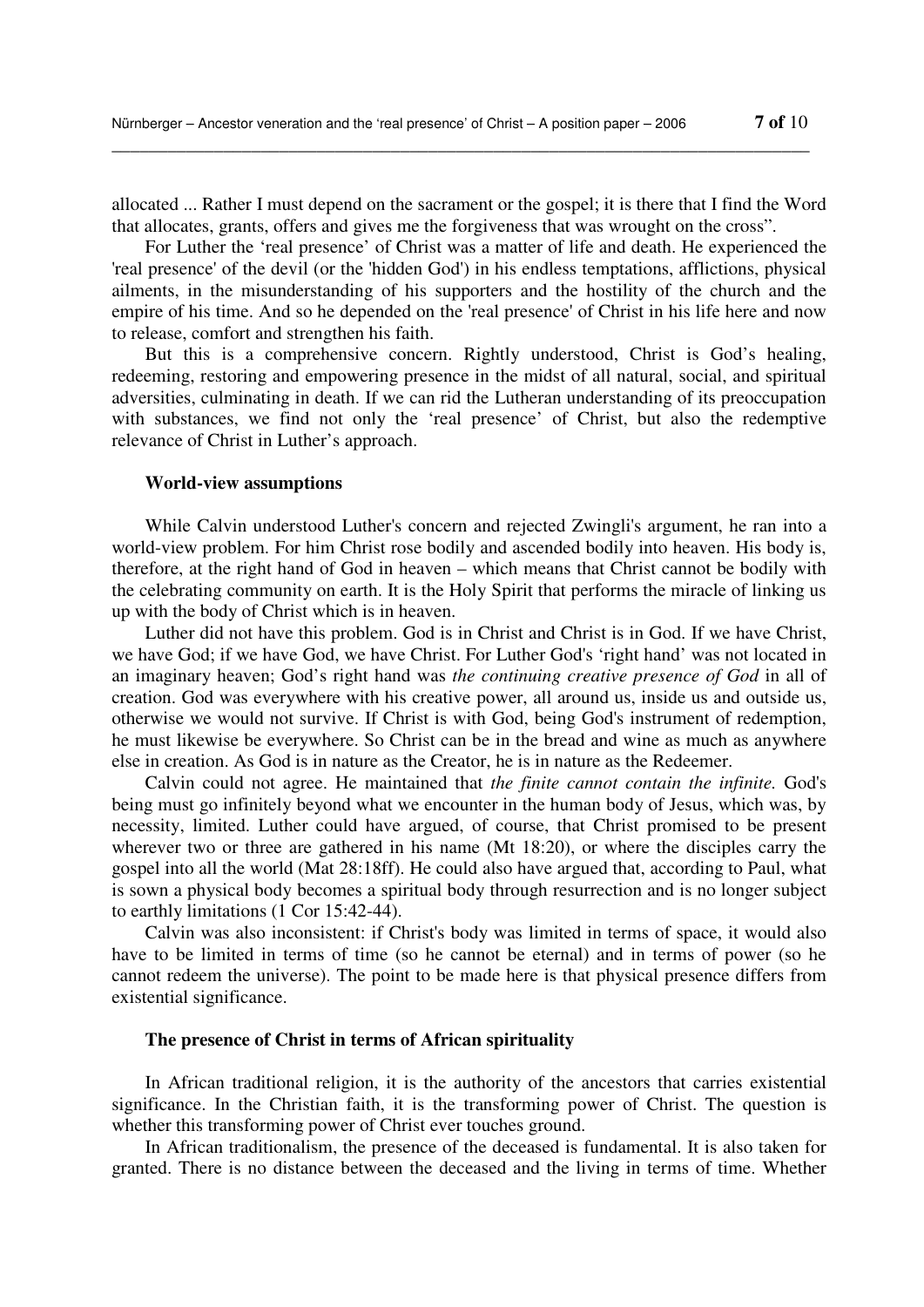active or inactive, whether alert or asleep, the deceased are present all the time. There is also no distance in terms of space. The body is buried and plays no further role. One may locate the ancestors symbolically below the earth, high up in the sky, around their graves, in their huts, in the cattle pen, in termite stacks, mole holes, or in shrines, but existentially one cannot escape their presence.

\_\_\_\_\_\_\_\_\_\_\_\_\_\_\_\_\_\_\_\_\_\_\_\_\_\_\_\_\_\_\_\_\_\_\_\_\_\_\_\_\_\_\_\_\_\_\_\_\_\_\_\_\_\_\_\_\_\_\_\_\_\_\_\_\_\_\_\_\_\_\_\_\_\_\_

The deceased remain what they were before, that is, superiors. If they are visualised or appear in dreams, they retain their character, their appearance, their gait, even their clothes. For Christians, Christ is now what he was when on earth: the Redeemer who cured diseases, forgave sins, accepted outcasts and gave his life on the cross. What happened then, is expected to happen now. Presence is fundamental for relevance.

The Catholic doctrine seems to provide such presence. The question is whether it is the right kind of presence. This kind of presence does not provide a communicative relationship between Christ and the believer. The host is something sacrificed to God. It does not speak; it does not listen. For the believers its presence suggests quasi-physical proximity, rather than communicative presence.

In Zwingli's theology, an unbridgeable gap exists between the historical Jesus and contemporary believers *in terms of time*. The best one can do is to remember him and praise him for his act of salvation performed long ago and far away. In traditionalism, the ancestors are also remembered. For traditionalists, however, ritual remembrance does not bridge a gap in time but acknowledges presence and authority here and now.

Calvin's approach creates a distance between Christ and his followers *in terms of space*. Granted, he believes that the Holy Spirit bridges the gap. But the idea that Christ is at the right hand of God, and God is in heaven, is suggestive of the traditionalist idea that the Supreme Being is the inaccessible peak of a pyramid under which there are numerous lower levels of spiritual powers. These may even include, in many African religions, a 'son of God', who is equally remote.

Whom to turn to if this gap exists? Obviously to the authority immediately above. In Africa, this is the most proximate ancestor. In Calvin, the 'immediate Superior' is the Holy Spirit. If the Spirit is God, does this not suggest the presence of God for African converts? Not necessarily. Trinitarian speculations are too puzzling to have existential relevance. The Holy Spirit is a spirit among others, maybe a very high spirit, close to God and to Christ, but not Christ himself. What prevents God, Christ and the Spirit from becoming the peak of a hierarchy far too remote and inaccessible to be of practical importance in the agonies of life?

Relevance means presence. In terms of mythology, God, Christ and the Spirit may be considered to be the highest authorities in theory, followed by the prime ancestor and the long chain of ancestors below him. Existentially, however, the most proximate ancestors will continue to be in charge of life. Ancestor veneration is widely practised by Christians in Africa. An example is the ritual of "bringing home the dead" celebrated by Christians in the form of the erection of tomb stones usually a year after the burial. Where such a hierarchy exists in the perception of believers, nothing of significance has changed in the religious system. A parallel phenomenon is found in the Catholic veneration of saints.

In the Christian faith, the Holy Spirit must be understood as the Spirit of Christ, who permeates, redeems, transforms, and empowers the Body of Christ, and not something apart from Christ. The Spirit is, as the Protestant tradition has it, Christ present (*Christus praesens)*. If it is really the *Spirit of Christ* that redeems people from malevolent spirits and other fears, Spirit possession may be an appropriate way of gaining presence in Africa, in spite of the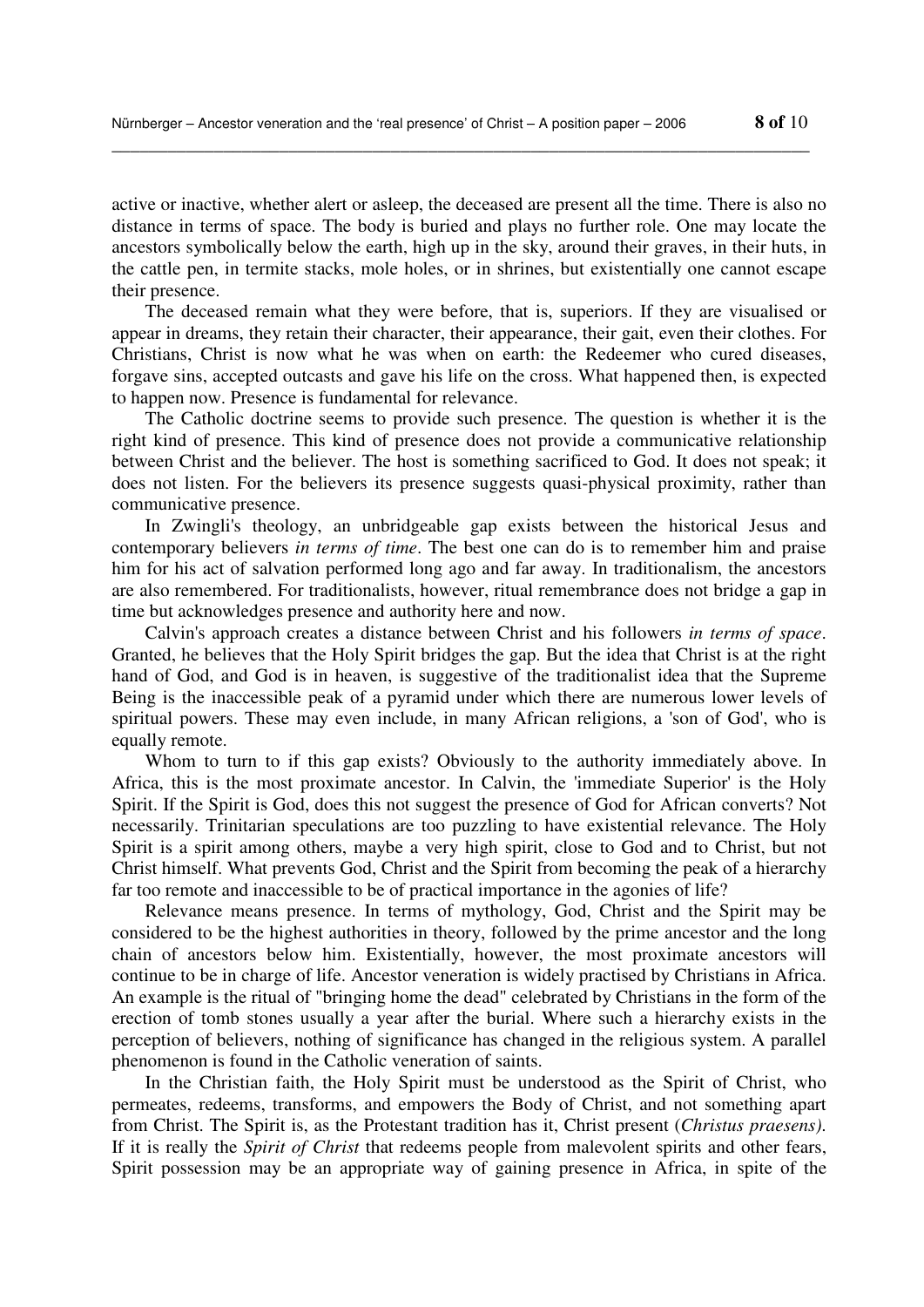hesitations we might have as main line theologians.

What about Luther? If Luther's insistence on the 'real presence' of Christ in the Lord's Supper would be linked unambiguously to the person of Christ, rather than to a mysterious substance, it would indeed provide transformative presence: God had identified himself with Christ crucified. Christ, in his self-giving act on the cross, is ritually identified with the bread and wine. There is no space left for other mediators. Christ takes the place of the ancestors as the first instance of reassurance, praise, and appeal, particularly in the midst of severe adversity. Only when that happens can God in Christ become the source of meaning, acceptability, and authority to act.

\_\_\_\_\_\_\_\_\_\_\_\_\_\_\_\_\_\_\_\_\_\_\_\_\_\_\_\_\_\_\_\_\_\_\_\_\_\_\_\_\_\_\_\_\_\_\_\_\_\_\_\_\_\_\_\_\_\_\_\_\_\_\_\_\_\_\_\_\_\_\_\_\_\_\_

What about modernity? Modernity does not know what to make of a "heaven above". It can also not comprehend the existential significance of historical events that happened two thousand years ago. At best, Jesus is recognised as a great moral example among others. But the identification of a tangible object with an intangible meaning does not lack plausibility. Through the ritual of identification Christ can become 'present' for people with a modern mindset.

### **Holy communion as a community celebration**

Ancestral presence is presence in community. Ancestors have no authority as solitary individuals but only as mediators of the life and prosperity of the evolving clan. What is the biblical counterpart? By the time of Deuteronomy, a powerful emphasis had been laid on the righteousness required by the law of God in the context of the covenant between God and his people. God would bless the obedient and curse the disobedient. The fact that this did not seem to happen in this life, led to the notion of the last judgment. Here each individual person faces a God who decides over his/her everlasting fate.

The concept of salvation of the Western church was informed by the concept of the 'last judgment'. It concentrated on one's righteousness before God as defined by the law of God. At best, believers would face a purgatory after death, where impurities were supposed to be burnt out; at worst, they would face eternal condemnation and everlasting pain. The Catholic idea that the Mass was a sacrifice given to God on behalf of individuals to relieve them from the pains of purgatory and hell obviated the necessity of a participating community.

The Reformers rejected the idea that the Mass was a sacrifice given to God by humanity. On the contrary, they argued, the Lord's Supper celebrates *God's sacrifice to humanity*. But the horror of the last judgment was also fundamental for Luther's understanding of the gospel: it proclaimed God's forgiveness of the sins of repentant individuals. The church was composed of forgiven sinners. He spoke with tongues of angels about the church as a fellowship sharing everything spiritual and material. But in the Last Supper, it was the solitary individual who stood before God and received the gift of grace.

During the age of Pietism and the Enlightenment, Luther's dialectic between individual and community changed into religious individualism. This is an aberration. As if sin against God was not always also a sin against fellow human beings, the community, the society, the coming generations, or the natural world! In Africa, there is no sin that is not a sin against the community. There is also no notion of a last judgment beyond death. Transgressions are sorted out here and now within the community and under the auspices of the ancestors.

Reconciliation of an isolated individual with a lonely God is fraudulent. It is the community to which sin is confessed, which pronounces absolution in the name of God through